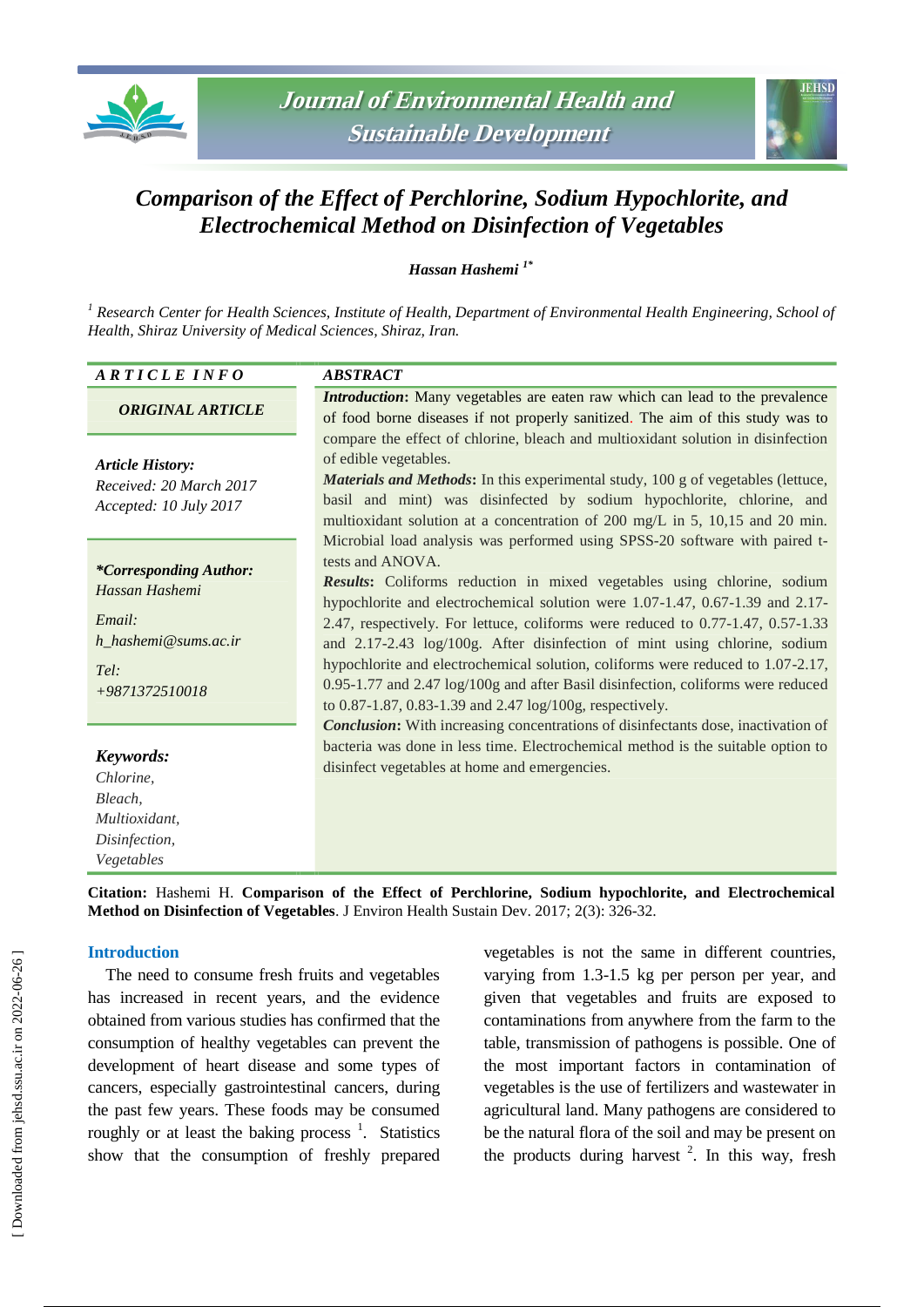vegetables and fruits are one of the most important risk factors for human health. Many epidemics are reported each year due to the consumption of vegetables and fresh fruits. Pathogenic agents which are often associated with these epidemics include bacteria (*Salmonella*, *Escherichia coli*, *Listeria monocytogenes*), viruses (neurovirus and *hepatitis A* virus), and parasites (*Cryptosporidium* and *Cyclospora*) 3 .

Removing all potentially harmful microorganisms from vegetables is dependent on the health methods (washing and disinfection) use at home by different people <sup>4</sup> . The effectiveness of disinfection in reducing the microbial load of fruits and vegetables depends on the type of product, the type of fruit and vegetable, and also the type of microorganisms. Washing is a major step towards the removal of microorganisms or the reduction of microbial loads<sup>5</sup>. Studies have shown that the washing and disinfection phase reduces up to 1 logarithmic cycle of bacterial populations and 5.1 of the logarithmic cycle of mold and yeast, but in subsequent stages of washing and disinfection, the amount of microbial burden increases again due to secondary contamination<sup>6</sup>. Guidelines recommended by the Ministry of Health and Medical Education of Iran for sanitation of vegetables include washing with water, cleaning (3-5 drops of detergent per liter with a contact time of 5 min) and disinfection of vegetables using 200 mg/L perchlorine with a contact time of  $5 \text{ min}^7$ . The detergent, in addition to removing the eggs of the parasites on the vegetables, reduces the hydrophobicity of leafy vegetables and, consequently, increases the contact between the pathogen and the disinfectant and increases its efficiency. Perchlorine can also be combined with organic ingredients in fruits and vegetables and produce toxic substances such as chloramine and trichloromethane, which is harmful to human health. The most commonly used disinfectants are calcium hypochlorite (perchlorine) and sodium hypochlorite (bleach). In different parts of the world, depending on the amount of contamination and the process of vegetable production, different methods are used for the disinfection of vegetables. In some countries,

chlorine water is used to disinfect vegetables at various stages, including after harvesting, transportation and processing<sup>8</sup>.

In Brazil, the most common method for having healthy and disinfected vegetables is to place vegetables in a solution of sodium hypochlorite at a concentration of 200 mg/L for15 min. The results of a study by Garcia-Gomez et al in Mexico to investigate common vegetable disinfection methods showed that more than 30% of the studied population had used a disinfectant solution with an effective silver component (colloidal silver) for disinfection of vegetables, while 28% of them had washed vegetables with only water and 25% had used sodium hypochlorite to disinfect the vegetables. The rest of the population had used methods such as salt, detergent, salt with lemon, detergent plus iodized solution, and lemon juice. In some countries, including the United States, it is recommended that fruits and vegetables be washed only with water and the use of detergent and any other commercial disinfection is not recommended <sup>9</sup>. Substances used for disinfection may affect the duration of the maintenance of vegetables because they are often chemicals. Investigation of the effect of peracetic acid and sodium hypochlorite on the storage after harvest of a number of fresh fruits and vegetables by Juan Eugenio Alvaro et al (2009) in Spain has been carried out. The results revealed that peracetic acid is more appropriate for washing fruits and does not affect the taste <sup>6</sup>. According to the above mentioned study, it can be stated that the application of traditional methods in making the vegetables and fruits healthy is ineffective on microbial contamination; nevertheless in cases where they have high efficacy, such as using ozone or radiation, its usage is dangerous or difficult for the general population or, in the case of chlorine, it affects the color and the quality of the fruit and vegetable <sup>10</sup>. In order to solve the existing problems, a disinfecting compound produced by electrolysis of salt for vegetables and fruits is used in this study, which, in addition to being simple and effective to use, does not damage the fruit and vegetable tissue. This study attempts to investigate the effect of bleach, perchlorine, multioxidant solution on the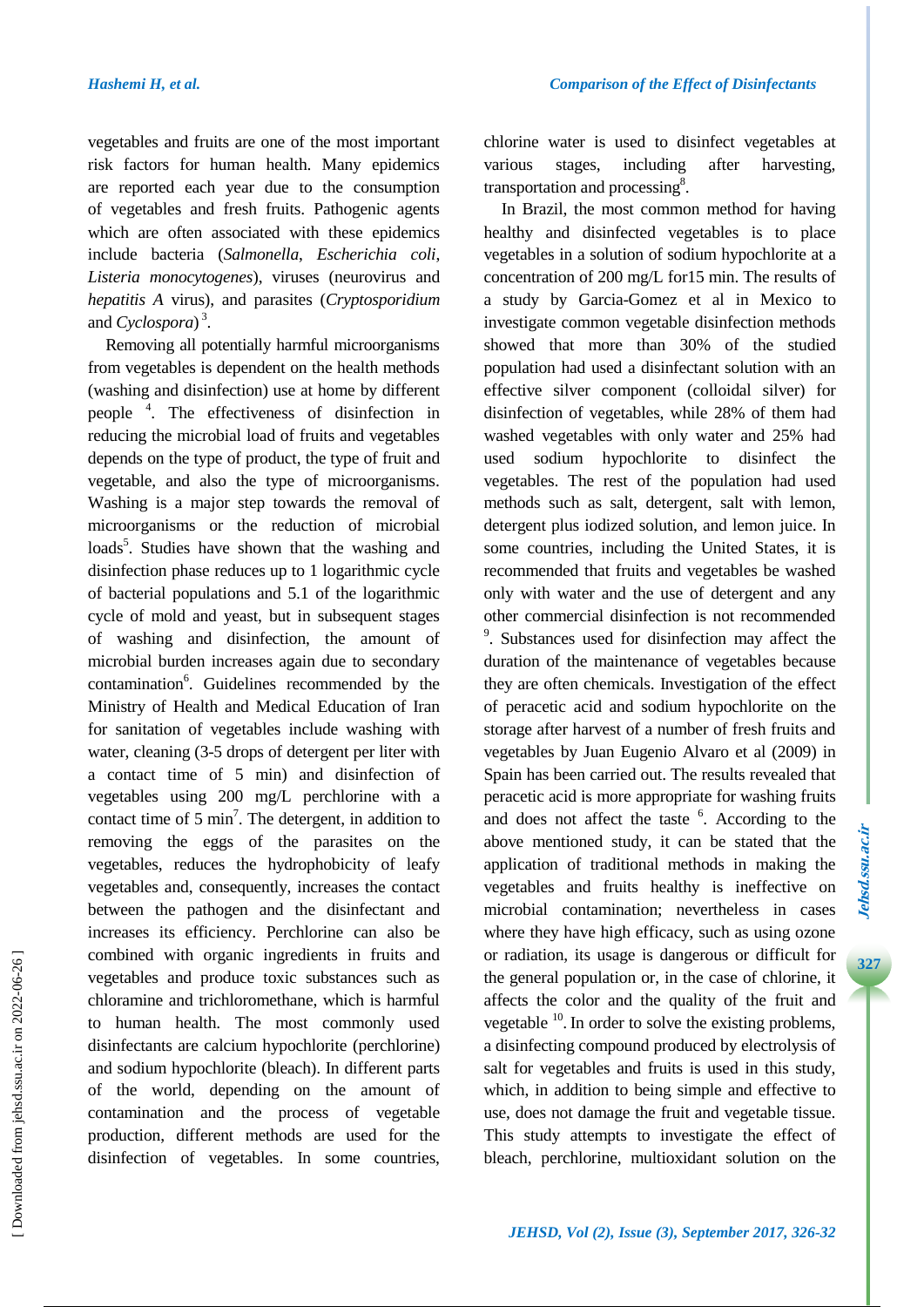microbial quality of ready-to-eat vegetables, and selection of best the disinfectant that has the greatest effect on microbes and increase vegetables storage time.

#### **Materials and Methods**

This experimental study was performed on raw edible vegetables including lettuce, basil, and mint. According to field studies, each of the vegetables are studied individually because they have different levels or the effect of disinfect can be different on them. The vegetables were also disinfected in a mixture. In order to conduct this research, 100 g of vegetables were disinfected using different disinfectants: sodium hypochlorite (200 mg/L), perchlorine (200 mg/L), and multioxidant solution (200 mg/L). The disinfection time was 5, 10,15 and 20 min. After disinfection and washing, the microbial load of the specimens was determined. The properties of the commercial solution are such that the water containing 4 g of salt in 4 min is

affected by the electrolysis process and the resulting solution is used as a disinfectant. Multioxidant solution contains chlorine, sodium hypochlorite, hypochloric acid,  $H_2O_2$ , and ozone. The microbial test was performed using multi-tube fermentation and pour plate method. Data were analyzed by SPSS-20 software using paired t-test and one way ANOVA.

#### **Results**

The average of the microbial load in different raw and disinfected samples with different compounds is shown in Figures 1-4. Figure 1 shows the logarithm of inactivating bacteria in mixed vegetables with perchlorine disinfection, sodium hypochlorite, and electrochemical methods. Reduction of coliforms during disinfection of mixed vegetables with perchlorine, sodium hypochlorite, and electrochemical solution was 1.07-7.1, 1.67-39, and 1.7 log/100g, respectively.



**Figure 1:** Logarithmic inactivation of bacteria by disinfection of mixed vegetables

In Figure 2, the logarithm of the inactivation of bacteria in lettuce is shown during disinfection with different disinfectants. Reductions of coliforms during lettuce disinfection by perchlorine, sodium

hypochlorite, and electrochemical solution were 0.77- 1.77, 0.17- 0.33 and 43.1-4.2-17 log/100g, respectively.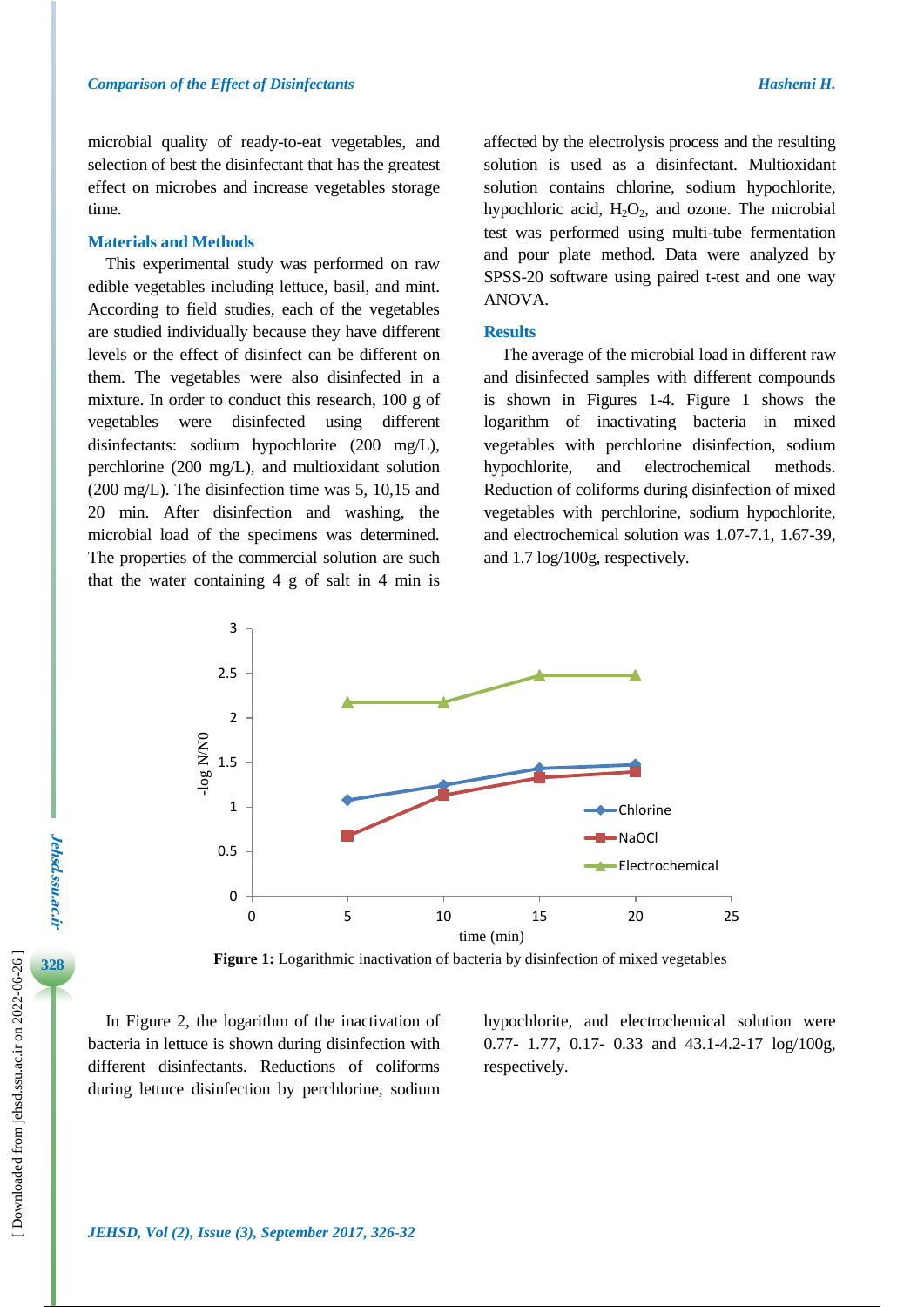

**Figure 2:** Inactivation of bacteria with lettuce disinfection

In Figure 3, the logarithm of inactivating bacteria in mint is shown during disinfection with different disinfectants. Reduction of chlorophylls during mint disinfection by perchlorine, sodium hypochlorite and electrochemical solution was 1.07-17.7, 0.71- 0.75, and 2.47 log/100 g, respectively.



In Figure 4, the logarithm of inactivating bacteria in basil is shown during disinfection with different disinfectants. Reduction of chlorophylls during basil disinfection with perchlorine, sodium hypochlorite and electrochemical solution was 0.87-1.87, 0.83-39.8 and 47.2 log/100 g, respectively.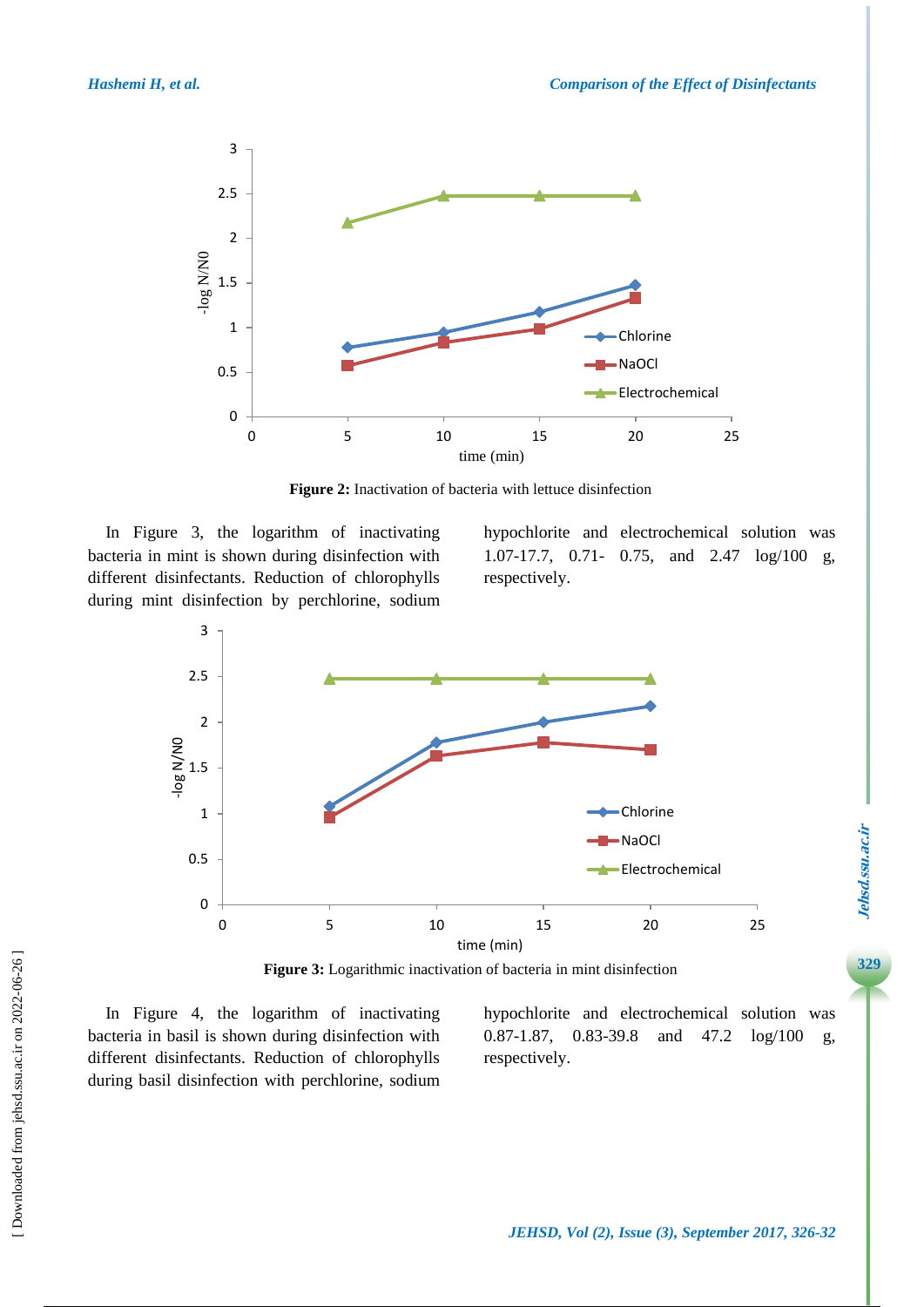

**Figure 4:** Logarithmic inactivation of bacteria with Basil disinfection

#### **Discussion**

In the Middle East, many vegetables are eaten raw because people have found that it has a most nutritional value. This lead to the prevalence of food borne diseases (FBD). In the United States, leafy vegetables are classified by the Food and Drug Administration (FDA) as one of the top ten foods that are at high risk because, according to the Center for Disease Prevention and Control (CDC), about 40% is involved in the spread of food borne diseases  $11$ .

In vegetable farms, animal manure and wastewater are used as fertilizer. Therefore, the big challenge for vegetables and fruits is microbial contamination and parasitic infections. Typically, there are various pathogens of bacteria, viruses, fungi, protozoa, eggs of parasites, etc., on these vegetables which cannot be removed by simple washing  $12$ . The use of detergents in cleaning fruits and vegetables is one of the most important ways of preventing the transmission of diseases. Chlorine and its compounds are the most common types of disinfectants. Nevertheless, there is a potential for the formation of byproducts such as trihalomethanes, which requires further research.

Planting conditions, water quality and type of fertilizer used in agriculture, transportation conditions and preparation of vegetables in different countries are different and cause changes in the amount of initial microbial load in the

product. Hence, HACCP principals should be considered from farm to plate  $^{13}$ .

In this study, after sampling vegetables and transferring them to the laboratory, the average coliform content of raw vegetables was 300 per 100 g while after 5, 10, 15 and 20 min disinfection with perchlorine, average coliform content was reduced to 25, 17, 11 and 10. Using sodium hypochlorite, the rate was reduced to 63, 22, 14 and 12, and with the use of electrochemical solution, the rate was reduced to 2, 2, 1, and 1, respectively. The average load of coliform content in lettuce was reduced by 50, 34, 20 and 10, respectively, after 5, 10, 15 and 20 min, through disinfection with perchlorine. Using sodium hypochlorite, the rate was reduced to 80, 44, 31 and 14 and, in the case of an electrochemical solution, it was reduced to 2, 1, 1, and 1, respectively.

The efficacy of lettuce disinfection based on the conventional method has been carried out by Yarahmadi et al. (2011) in Iran. The results showed that the guidelines of the Ministry of Health as an effective way to improve the health of vegetables could eliminate 98.3% of total coliform and 100% of fecal coliforms on lettuce  $14$ .

The mean coliform content in mint was reduced after 5, 10, 15 and 20 min after disinfection by perchlorine to 25, 5, 3 and 2, respectively. Sodium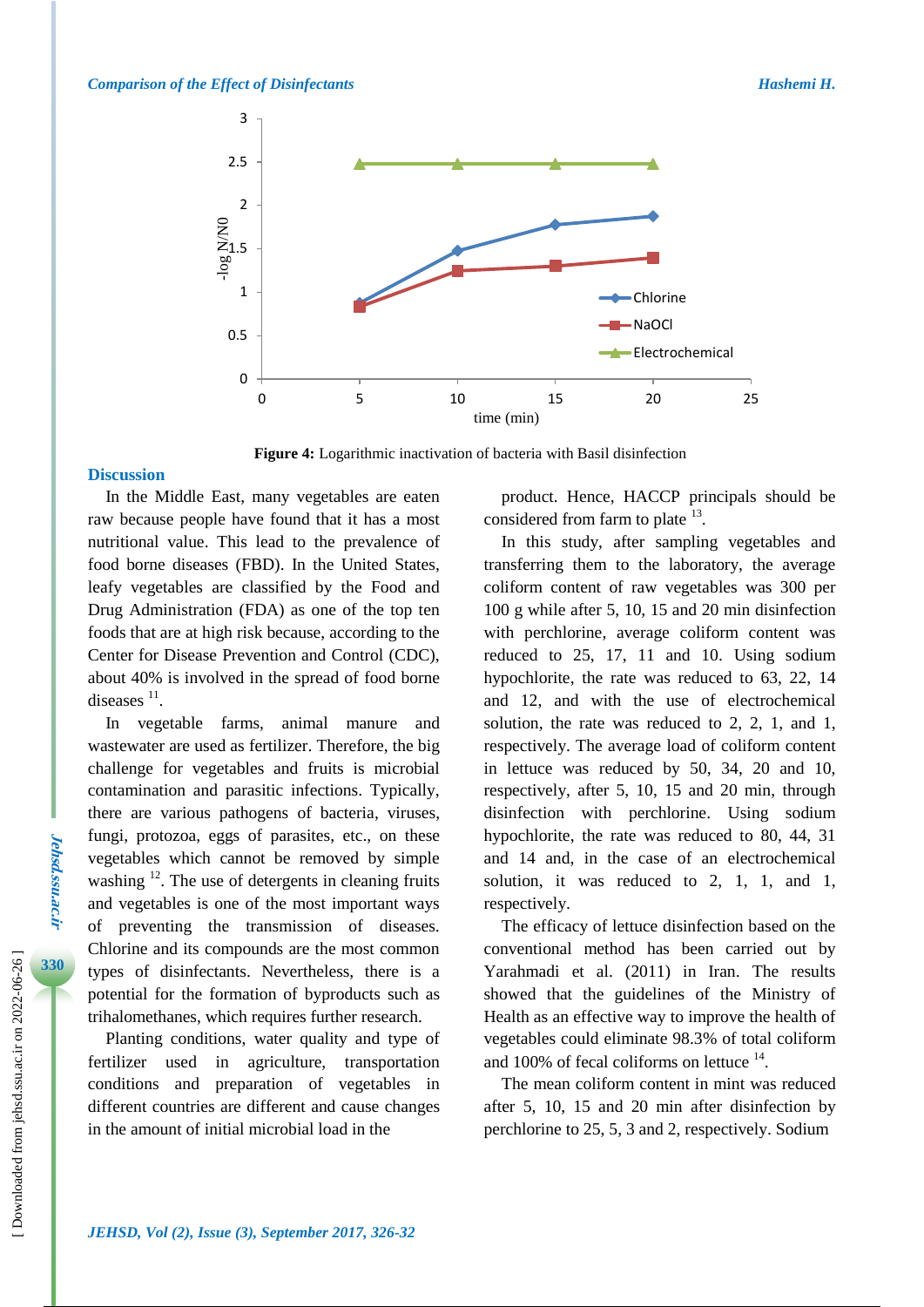hypochlorite reduced the coliform content to 33, 7, 5 and 6, while the electrochemical solution reduced it to 1. The mean coliform content of basil after disinfection with perchlorine reduced after 40, 10, 15 and 20 min, to 40, 10, 5 and 4, respectively. Sodium hypochlorite reduced the coliform content to 44, 17, 15 and 12, while the electrochemical solution reduced it to 1. Based on paired t-test, there was a significant difference in the microbial load of vegetables before and after disinfection (p-value  $\langle 0.05 \rangle$ ). The electrolysis solution of edible salt contains multioxidants, including sodium hypochlorite, chlorine dioxide and ozone, which makes it more powerful than other disinfectants. Disinfection of fruits and vegetables with chlorine to inactivate the *Hepatitis*   $A$  virus and  $MS<sub>2</sub>$  Phage was carried out by Michael J. Casteel et al (2008) in California and the results showed that if the dose of chlorine was initially increased to 200 ppm, the *Hepatitis A* virus inactivation and MSI *E. coli* phage would be more intense and faster <sup>15</sup>. Disinfection of selected vegetables with perchlorine, ozone, ultrasound, and citric acid was performed by Daniela Bermúdez et al (2012) in Washington. Ozone can inactivate bacteria on tomatoes after 3 min. Ozone was effective on green leafy lettuce and finally it was concluded that the concentration of disinfection, intensity of radiation and contact time are important factors for disinfection and removal of microorganisms <sup>16</sup>.

An assessment of chlorine, benzalkonium chloride, and lactic acid as a cleanser has been conducted for reducing *Yersinia* and *E.Coli* O157: H7 on fresh vegetables by Velázquez et al (2008) in Argentina.

The results showed that after the disinfection, no pathogens were found in fresh vegetables  $17$ . One-way ANOVA analysis showed significant differences between disinfection of vegetables by 3 types of disinfectants (p-value  $< 0.05$ ).

# **Conclusion**

The electrolysis solution of edible salt contains multioxidants including sodium hypochlorite, chlorine dioxide and ozone, which are more efficient than other disinfectants. By increasing the concentration of disinfectants, the bacteria were inactivated in less time. On site production of multioxidant solution using salt electrolysis is a good alternative for disinfection of vegetables at home, disasters and emergency conditions.

# **Acknowledgment**

This project was sponsored by the Deputy Director of Research and Technology of Shiraz University of Medical Sciences under No. 9863.

# **Funding**

The work was unfunded.

# **Conflict of interest**

The authors declare that there is no conflict of interest.

This is an Open Access article distributed in accordance with the terms of the Creative Commons Attribution (CC BY 4.0) license, which permits others to distribute, remix, adapt and build upon this work, for commercial use.

# **References**

- 1. Ramos BF, Brand˜ao TRS, Teixeira P, et al. Fresh fruits and vegetables - An overview on applied methodologies to improve its quality and safety. Innov Food Sci Emerg Technol. 2013; 7(2): 141-53.
- 2. Bahreini M, Habibi Najafi MB, Bassami MR, et al. Microbial load evaluation of fresh-cut vegetables during processing steps in a vegetable processing plant using minimally processing approach. Iranian Food Science and Technology. 2011; 7(3): 235-42.
- 3. Aikaterini NJR, Smirniotis P, Makri I, et al. Efficacy of household washing treatments for the control of *Listeria monocytogenes* on salad vegetables. Int J Food Microbiol. 2012; 2(2): 110-15.
- 4. Bilek SE. Decontamination efficiency of high power ultrasound in the fruit and vegetable industry, a review. Int J Food Microbiol. 2013; 1(1): 12-4.
- 5. Casteel MJ, Schmidt CE, Sobsey MD. Chlorine disinfection of produce to inactivate